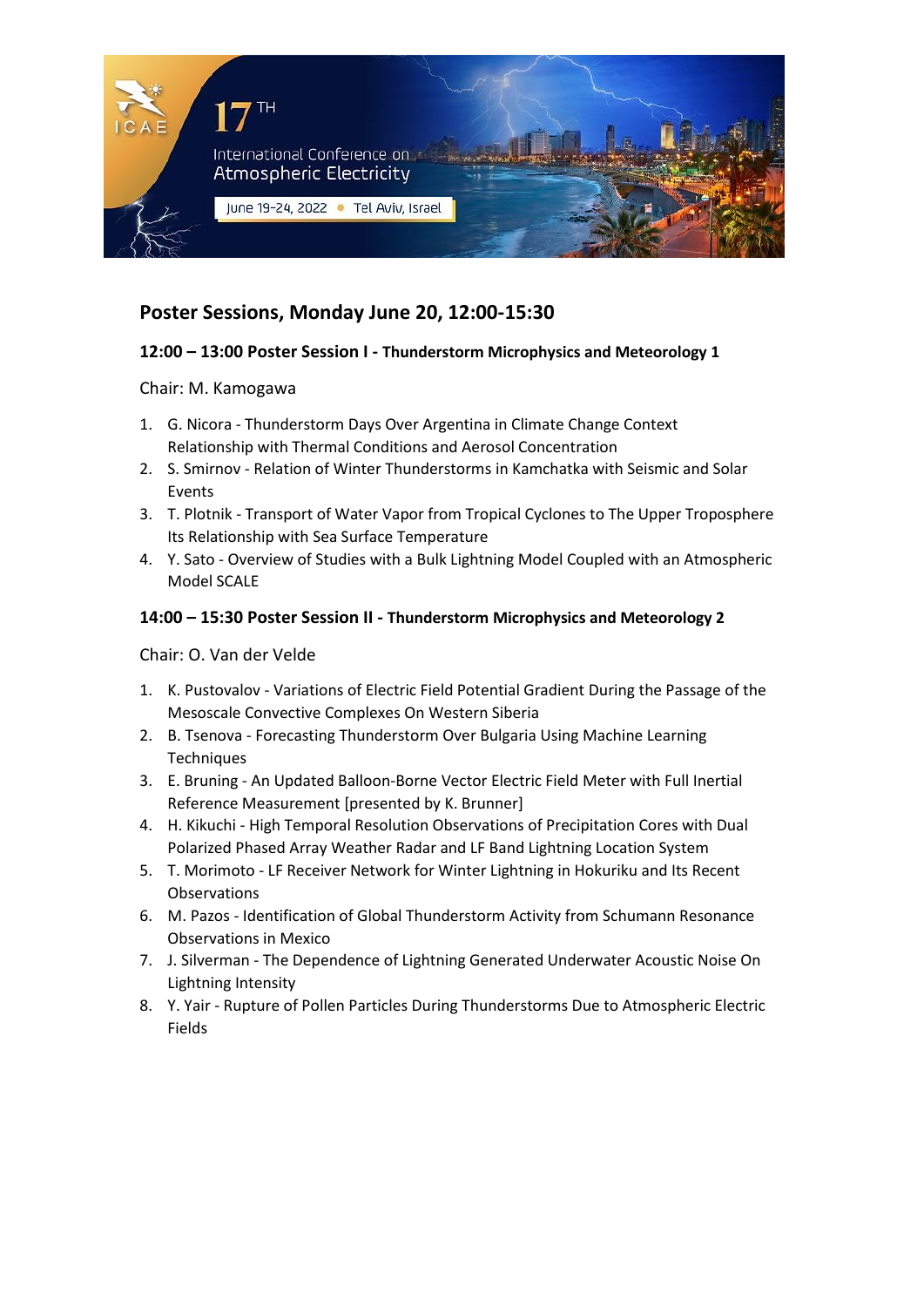

## **Poster Sessions, Tuesday June 21, 12:00-15:30**

### **12:00 – 13:30 Poster Session III - Fair Weather and GEC + Aerosols and Ions**

Chair: Y. Reuveni

- 1. A. Odzimek Review of Results of Global Circuit Modelling by The EGATEC Model Compared with Observational Data
- 2. M. Grinberg Effect of Extremely Low-Frequency Magnetic fields On Light-Induced Electric Reactions in Wheat Plants
- 3. N. Mshenskaya Effect of Extremely Low-Frequency Magnetic fields On Biophysical and Biochemical Processes in Pea and Wheat Plants
- 4. A. Kozlov Patterns Related to The Madden–Julian Oscillation in The Global Electric Circuit Variation
- 5. M. Kamogawa Successive Observation of Atmospheric Electric Field at Kakioka Geomagnetic Observatory
- 6. S. Safaranov Identifying Global and Local Effects in Fair-Weather Electric Field Variations in Urban and Rural Areas
- 7. G. Nicora Atmospheric Electric Field During the Solar Eclipse On 14 December 2020
- 8. A. Buzás Comparison of Different Atmospheric Electric Fair-Weather Criteria Based On Potential Gradient Data
- 9. G. Harrison Long Term Measurements of the Global Atmospheric Electric Circuit [presented by Blair McGuinness and Caleb Miller]
- 10. M. Kamogawa A Newly Designed Observation and Analysis of Atmospheric Electric Field for A Global Electric Circuit Study at The Polar Region
- 11. T. Bozóki Predicting the Occurrence of Extreme El Nino Events Based On Schumann Resonance Measurements?
- 12. T. Bozóki Towards Machine Learning-Based Classification of ELF-Transients
- 13. S. Smirnov Capabilities of Earthquake Forecast Based On Negative Anomalies of Atmospheric Electric Field
- 14. J. Tabett Micro-Scintillator Ionization Detector Performance Aboard a North Atlantic Voyage
- 15. J. A. Tacza Anaya Effects of Short-Term Solar Disturbances On the Potential Gradient Measurements Recorded in Two Different Stations
- 16. B. McGinnes Ion Environment Effects on Point Discharge Measurements
- 17. P. Fontanes Study of The Transitory Response of a UAV Equipped With an Active Electrostatic Charge Control System Based on Corona Discharge [presented by J. Montanya]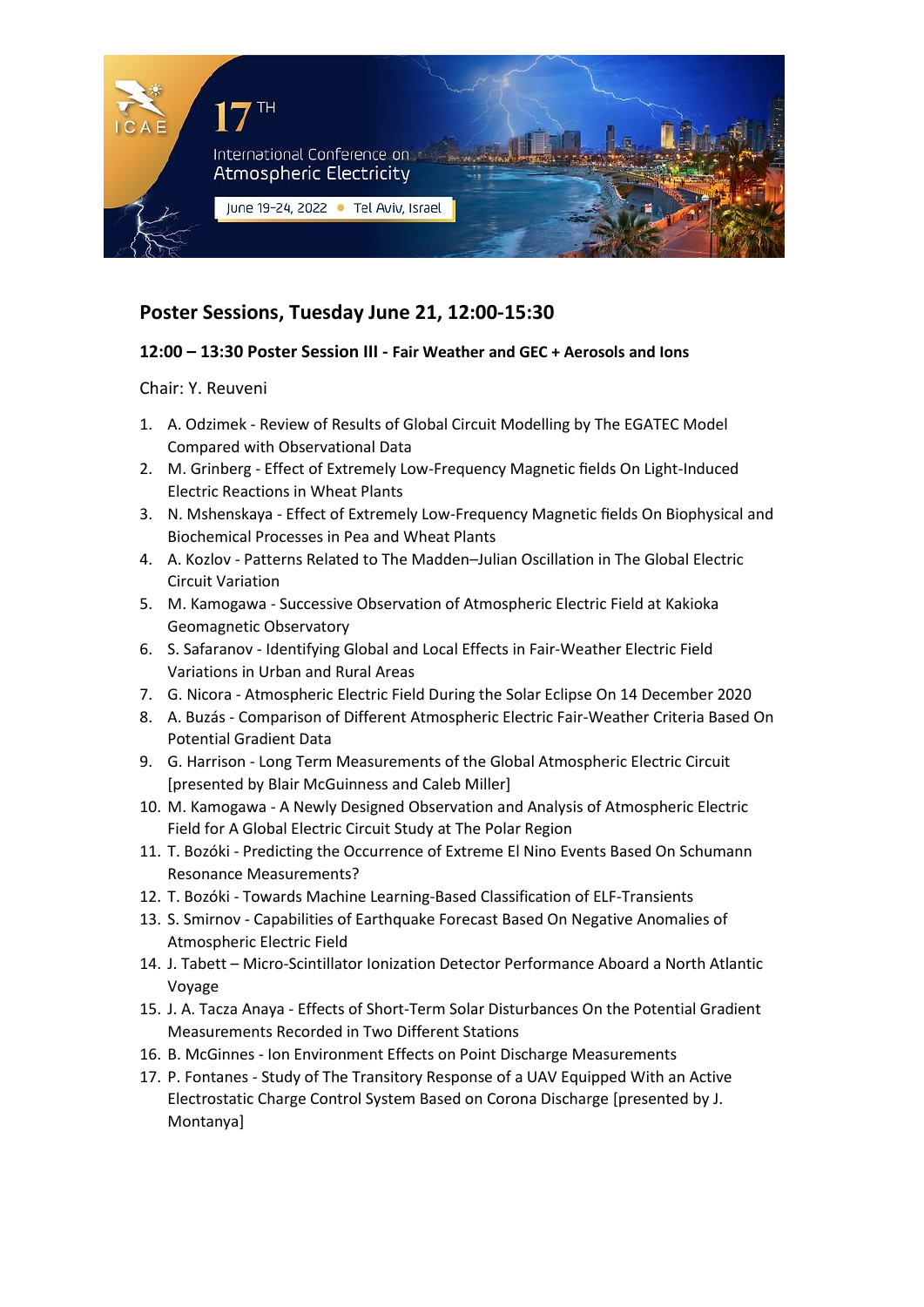

**Poster Sessions, Tuesday June 21 continued**

### **14:30 – 15:30 Poster Session IV- Lightning Discharge Physics 1**

#### Chair: M. Asfur

- 1. G. Sola A New Concept of Lightning Hotspot
- 2. A. Malagón-Romero Streamer Propagation in Dry and Humid Air
- 3. A. Odzimek Identification in Time and Spectral Domain of Reflective Processes Observed During IC Discharges Recorded in 2019 By The Lightning Detection Station in Rzeszow
- 4. J. Montanya Simulation of Lightning Using Vertical Wires Deployed by Drones: The Effect of Seawater and Land On the Charging Currents
- 5. T. Silva High-Speed Camera Observations of Intracloud Flashes in Brazil
- 6. M. Arcanjo On the Features of Corona Discharges from Grounded Rods [presented by J. Montanya]
- 7. I. Toucedo Cruz First Positive Subsequent Return Stroke Records Observed in Negative Upward Lightning [presented by M. Saba]
- 8. I. Toucedo Cruz Secondary Recoil Leader Connections with Precedent Recoil Leader Observed in Negative Upward Lightning [presented by M. Saba]
- 9. P. Lauria Study of Upward Leaders Initiated by Lightning Rods in Response to Downward Negative Leaders
- 10. D. Baissac Electrical Activity of Explosive Volcanic Eruptions at Low Latitudes
- 11. J. Bór Global Distribution of Vertical Charge Moment Change of Intense Lightning Strokes as Inferred from Q-Bursts Recorded at Nagycenk, Hungary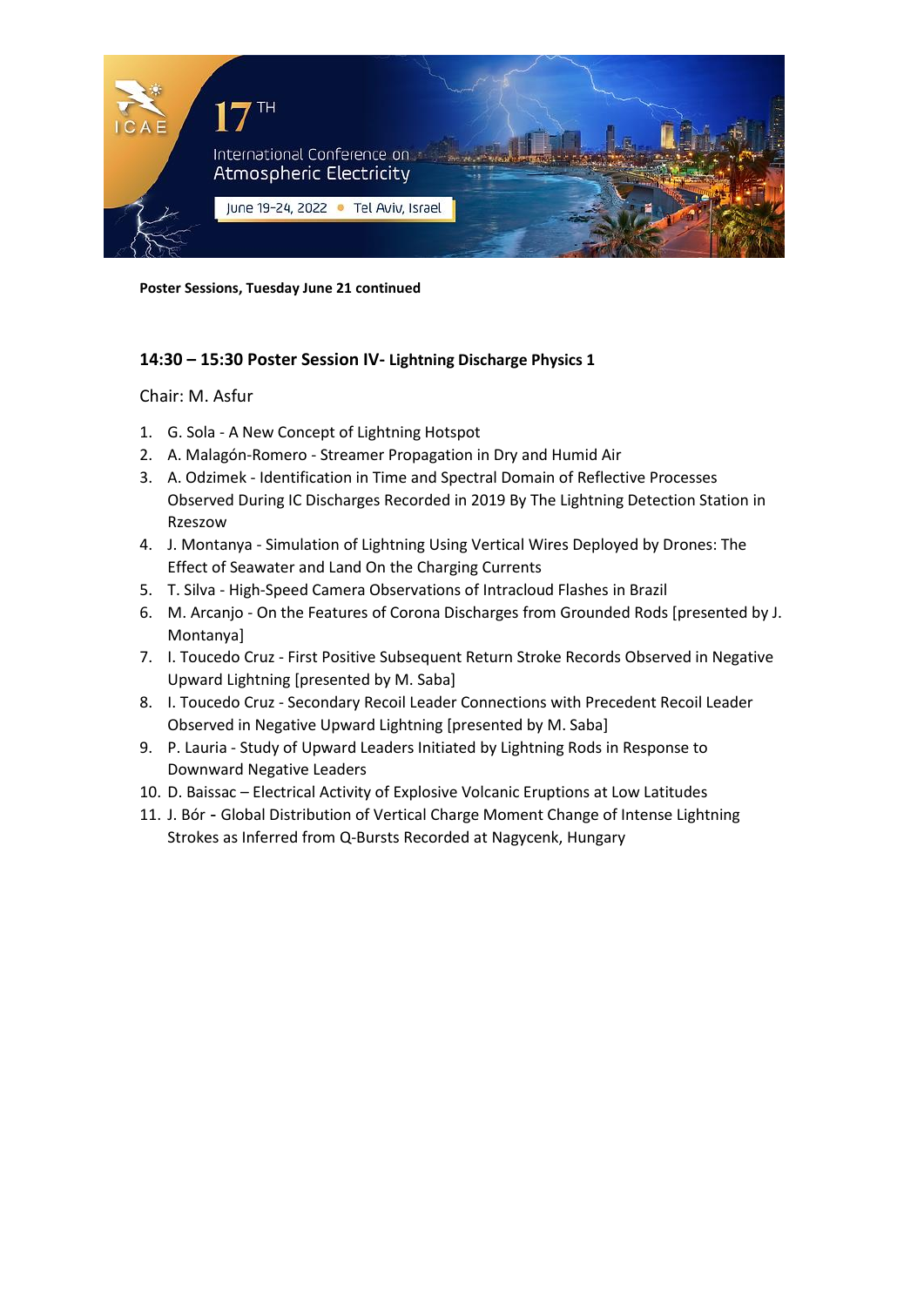

# **Poster Session, Wednesday June 22, 12:00-14:00**

### **12:00 – 14:00 Poster Session V – Lightning Discharge Physics 2**

Chair: M. Rubinstein

- 1. I. Toucedo Cruz Type "V" Recoil Leaders Observed in Upward and Intracloud Lightning [presented by M. Saba]
- 2. J. A. Roncancio-Guzman Optical Emissions During Initiation Process of Negative Stepped Leaders and Positive Cloud to Ground Lightning
- 3. N. Bogatov An Experimental Study of the Breakthrough-Phase and Return-Stroke Processes in Long Sparks
- 4. D. Iudin Lightning Polarity Asymmetry
- 5. A. Kostinski Interpreting New Observations of Initiating Events (IEs), NBEs (CIDs) And Initial Breakdown Pulses (IBPs) Using The KMS Lightning Initiation Mechanism
- 6. S. Diniz The Possible Role of Electric Fields Strengths Below Relativistic Runaway Electron Avalanche Threshold in Gamma-Ray Glow Emissions
- 7. H. Mkrtchyan Radar Observation of Debris Clouds Making Energetic TGEs with Strong Negative Charge Overhead
- 8. A. Chilingarian Charge Distribution in the Thundercloud, Electron Acceleration, and Lightning Initiation
- 9. A. Chilingarian On the Strength of Atmospheric Electric Fields during Thunderstorm Ground Enhancements (TGEs)
- 10. E. Svechnikova Modelling of Daytime Sprites
- 11. Y. Shlyugaev On Applicability of Measurement Results of High-Energy Radiation from Long Spark Discharge to Natural Lightning Discharge.
- 12. D. Zemlianskaya Influence of Hydrometeors on Relativistic Runaway Electron Avalanches
- 13. C. López Optical Features of Positive Cloud-To-Ground Lightning Associated with TLE Events and Long Continuing Current from Space
- 14. T. Suzuki Various Transient Luminous Events Observed from The Summit of Mt. Fuji in Japan